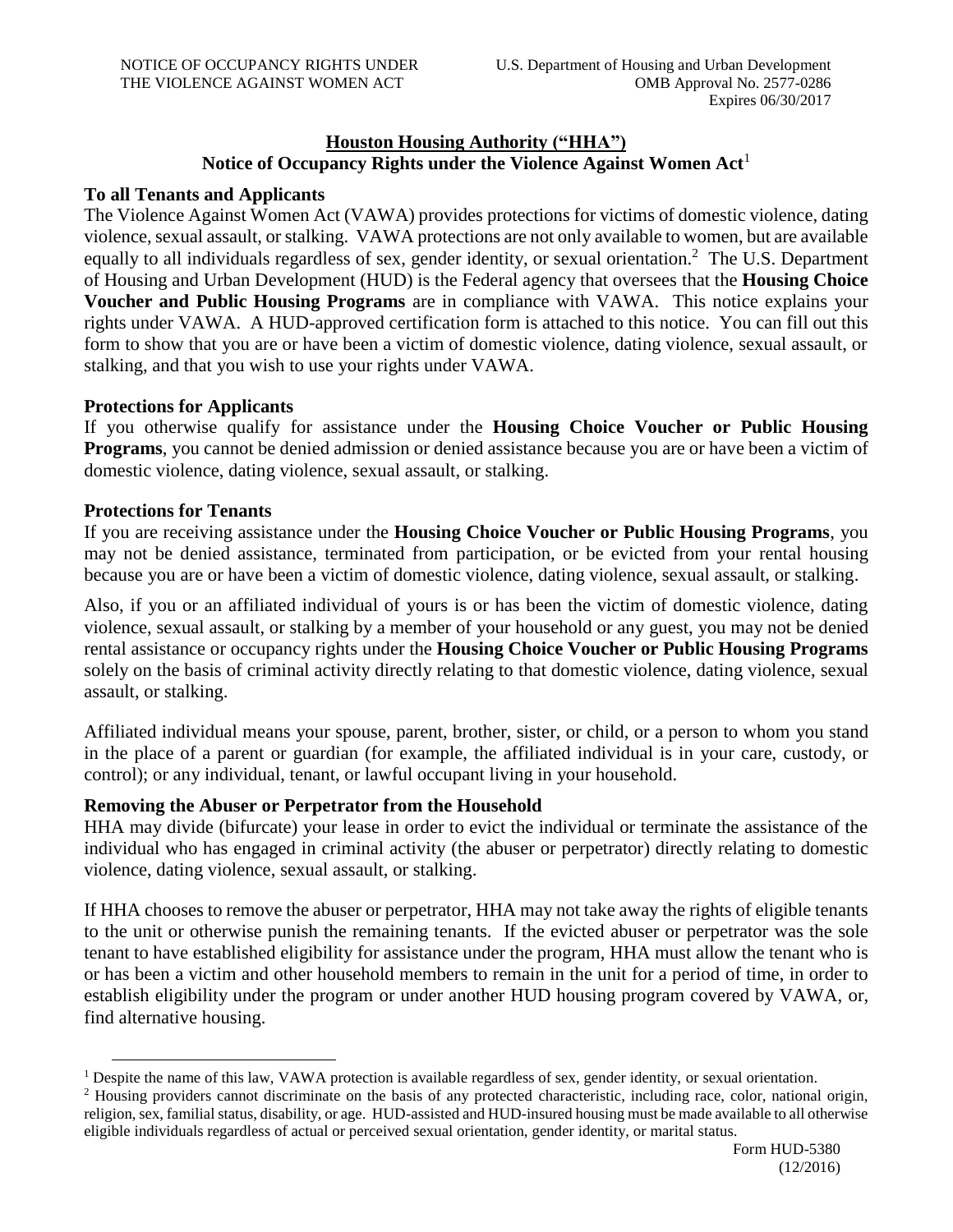In removing the abuser or perpetrator from the household, HHA must follow Federal, State, and local eviction procedures. In order to divide a lease, HHA may, but is not required to, ask you for documentation or certification of the incidences of domestic violence, dating violence, sexual assault, or stalking.

## **Moving to Another Unit**

Upon your request, HHA may permit you to move to another unit, subject to the availability of other units, and still keep your assistance. In order to approve a request, HHA may ask you to provide documentation that you are requesting to move because of an incidence of domestic violence, dating violence, sexual assault, or stalking. If the request is a request for emergency transfer, the housing provider may ask you to submit a written request or fill out a form where you certify that you meet the criteria for an emergency transfer under VAWA. The criteria are:

**(1) You are a victim of domestic violence, dating violence, sexual assault, or stalking.** If your housing provider does not already have documentation that you are a victim of domestic violence, dating violence, sexual assault, or stalking, your housing provider may ask you for such documentation, as described in the documentation section below.

**(2) You expressly request the emergency transfer.** Your housing provider may choose to require that you submit a form, or may accept another written or oral request.

**(3) You reasonably believe you are threatened with imminent harm from further violence if you remain in your current unit.** This means you have a reason to fear that if you do not receive a transfer you would suffer violence in the very near future.

### **OR**

**You are a victim of sexual assault and the assault occurred on the premises during the 90 calendar-day period before you request a transfer.** If you are a victim of sexual assault, then in addition to qualifying for an emergency transfer because you reasonably believe you are threatened with imminent harm from further violence if you remain in your unit, you may qualify for an emergency transfer if the sexual assault occurred on the premises of the property from which you are seeking your transfer, and that assault happened within the 90-calendar-day period before you expressly request the transfer.

HHA will keep confidential requests for emergency transfers by victims of domestic violence, dating violence, sexual assault, or stalking, and the location of any move by such victims and their families. HHA's emergency transfer plan provides further information on emergency transfers, and HHA must make a copy of its emergency transfer plan available to you if you ask to see it.

### **Documenting You Are or Have Been a Victim of Domestic Violence, Dating Violence, Sexual Assault or Stalking**

HHA can, but is not required to, ask you to provide documentation to "certify" that you are or have been a victim of domestic violence, dating violence, sexual assault, or stalking. Such request from HHA must be in writing, and HHA must give you at least 14 business days (Saturdays, Sundays, and Federal holidays do not count) from the day you receive the request to provide the documentation. HHA may, but does not have to, extend the deadline for the submission of documentation upon your request.

You can provide one of the following to HHA as documentation. It is your choice which of the following to submit if HHA asks you to provide documentation that you are or have been a victim of domestic violence, dating violence, sexual assault, or stalking:

 A complete HUD-approved certification form given to you by HHA with this notice, that documents an incident of domestic violence, dating violence, sexual assault, or stalking. The form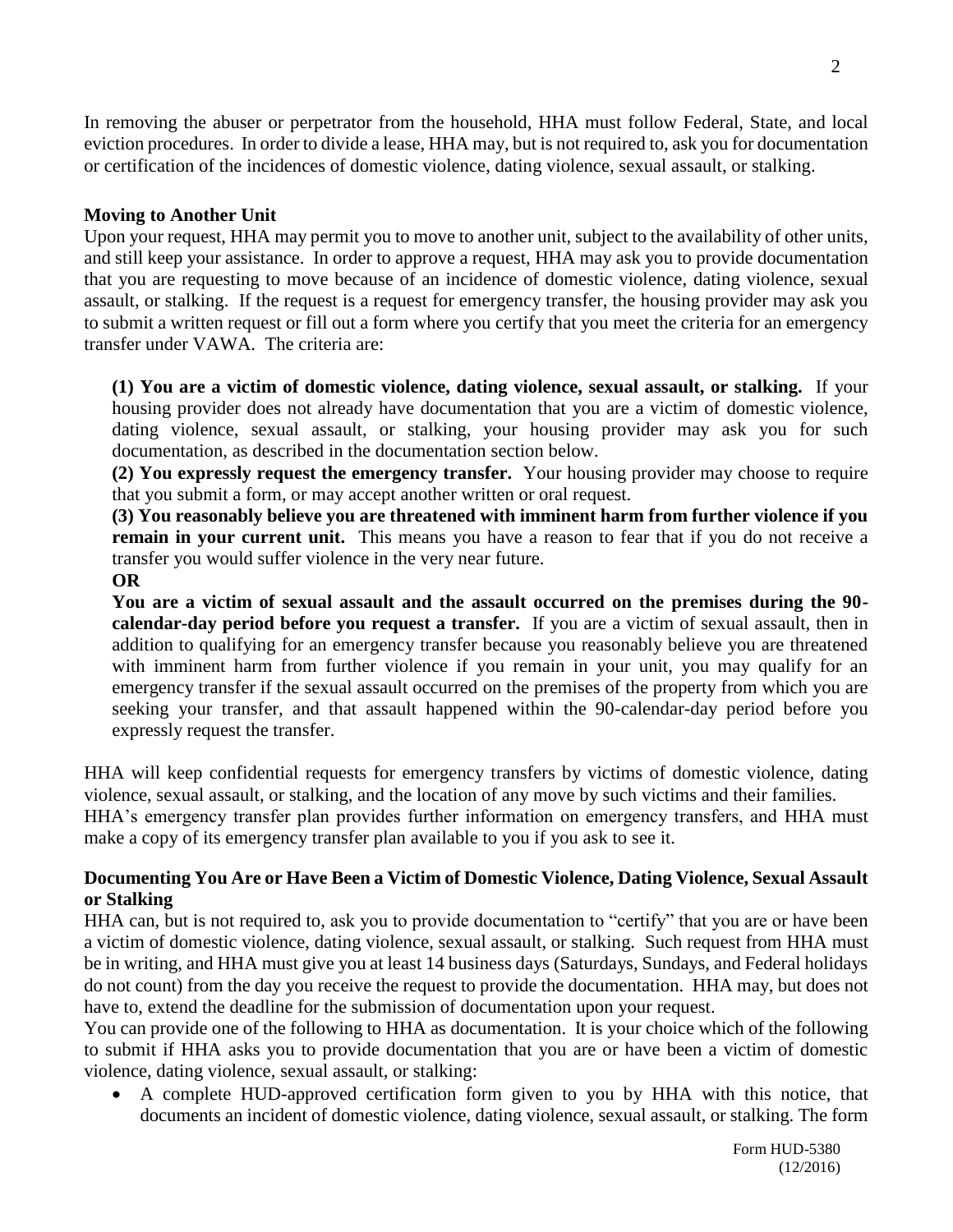will ask for your name, the date, time, and location of the incident of domestic violence, dating violence, sexual assault, or stalking, and a description of the incident. The certification form provides for including the name of the abuser or perpetrator if the name of the abuser or perpetrator is known and is safe to provide.

- A record of a Federal, State, tribal, territorial, or local law enforcement agency, court, or administrative agency that documents the incident of domestic violence, dating violence, sexual assault, or stalking. Examples of such records include police reports, protective orders, and restraining orders, among others.
- A statement, which you must sign, along with the signature of an employee, agent, or volunteer of a victim service provider, an attorney, a medical professional or a mental health professional (collectively, "professional") from whom you sought assistance in addressing domestic violence, dating violence, sexual assault, or stalking, or the effects of abuse, and with the professional selected by you attesting under penalty of perjury that he or she believes that the incident or incidents of domestic violence, dating violence, sexual assault, or stalking are grounds for protection.
- Any other statement or evidence that HHA has agreed to accept.

If you fail or refuse to provide one of these documents within the 14 business days, HHA does not have to provide you with the protections contained in this notice.

If HHA receives conflicting evidence that an incident of domestic violence, dating violence, sexual assault, or stalking has been committed (such as certification forms from two or more members of a household each claiming to be a victim and naming one or more of the other petitioning household members as the abuser or perpetrator), HHA has the right to request that you provide third-party documentation within thirty 30 calendar days in order to resolve the conflict. If you fail or refuse to provide third-party documentation where there is conflicting evidence, HHA does not have to provide you with the protections contained in this notice.

## **Confidentiality**

HHA must keep confidential any information you provide related to the exercise of your rights under VAWA, including the fact that you are exercising your rights under VAWA.

HHA must not allow any individual administering assistance or other services on behalf of HHA (for example, employees and contractors) to have access to confidential information unless for reasons that specifically call for these individuals to have access to this information under applicable Federal, State, or local law.

HHA must not enter your information into any shared database or disclose your information to any other entity or individual. HHA, however, may disclose the information provided if:

- You give written permission to HHA to release the information on a time limited basis.
- HHA needs to use the information in an eviction or termination proceeding, such as to evict your abuser or perpetrator or terminate your abuser or perpetrator from assistance under this program.
- A law requires HHA or your landlord to release the information.

VAWA does not limit HHA's duty to honor court orders about access to or control of the property. This includes orders issued to protect a victim and orders dividing property among household members in cases where a family breaks up.